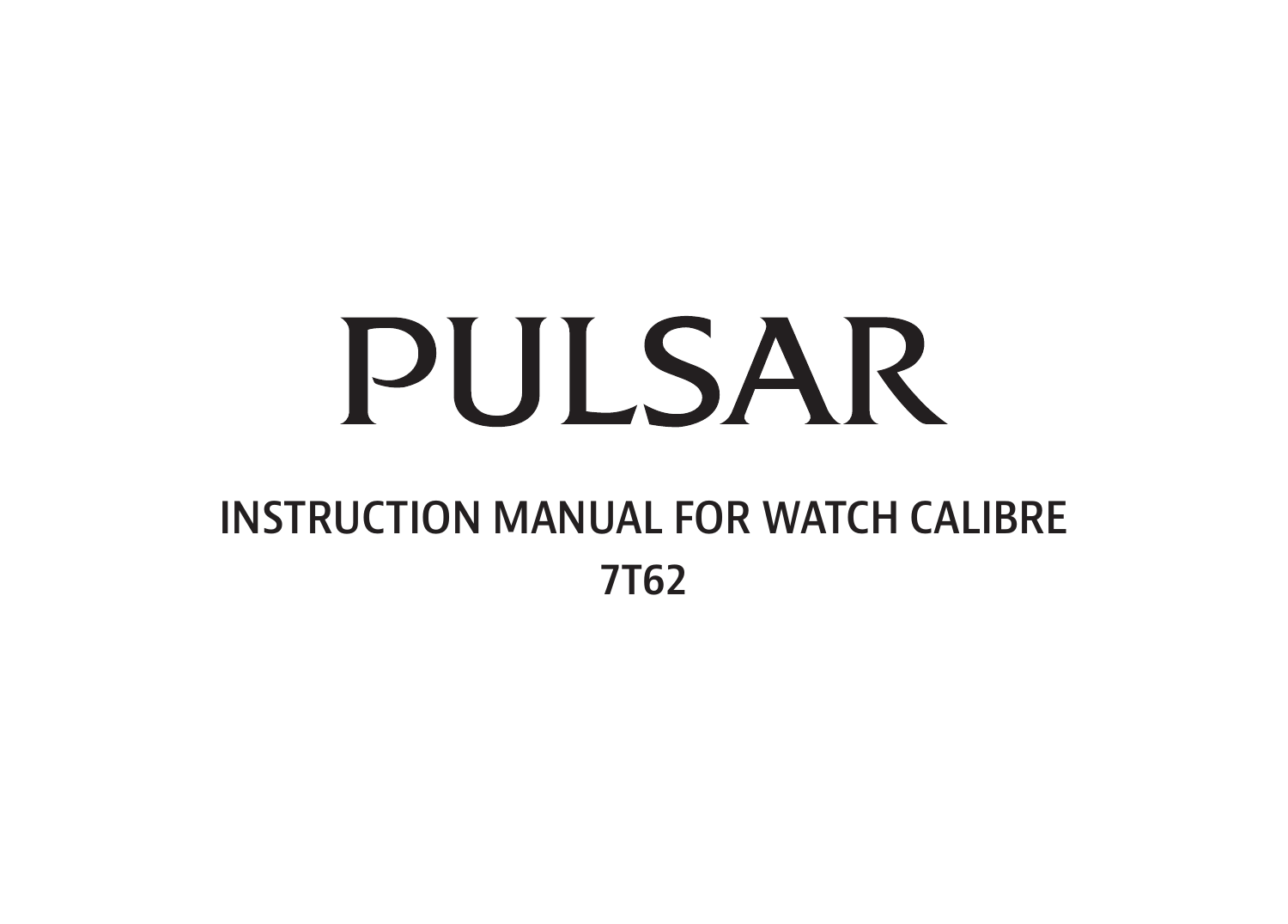## $\Lambda$  warning  $\oplus$

## **THIS PRODUCT CONTAINS A BUTTON BATTERY**

If swallowed or placed inside any part of the body, the battery can cause severe or fatal injuries within 2 hours or less.

Button batteries are hazardous whether new or used. Keep batteries out of reach of children.

If you think the battery may have been swallowed or placed inside any part of the body, seek immediate medical attention. Contact the Australian Poisons Information Centre immediately on 13 11 26 (New Zealand 0800 764 766) for 24 / 7 fast, expert advice.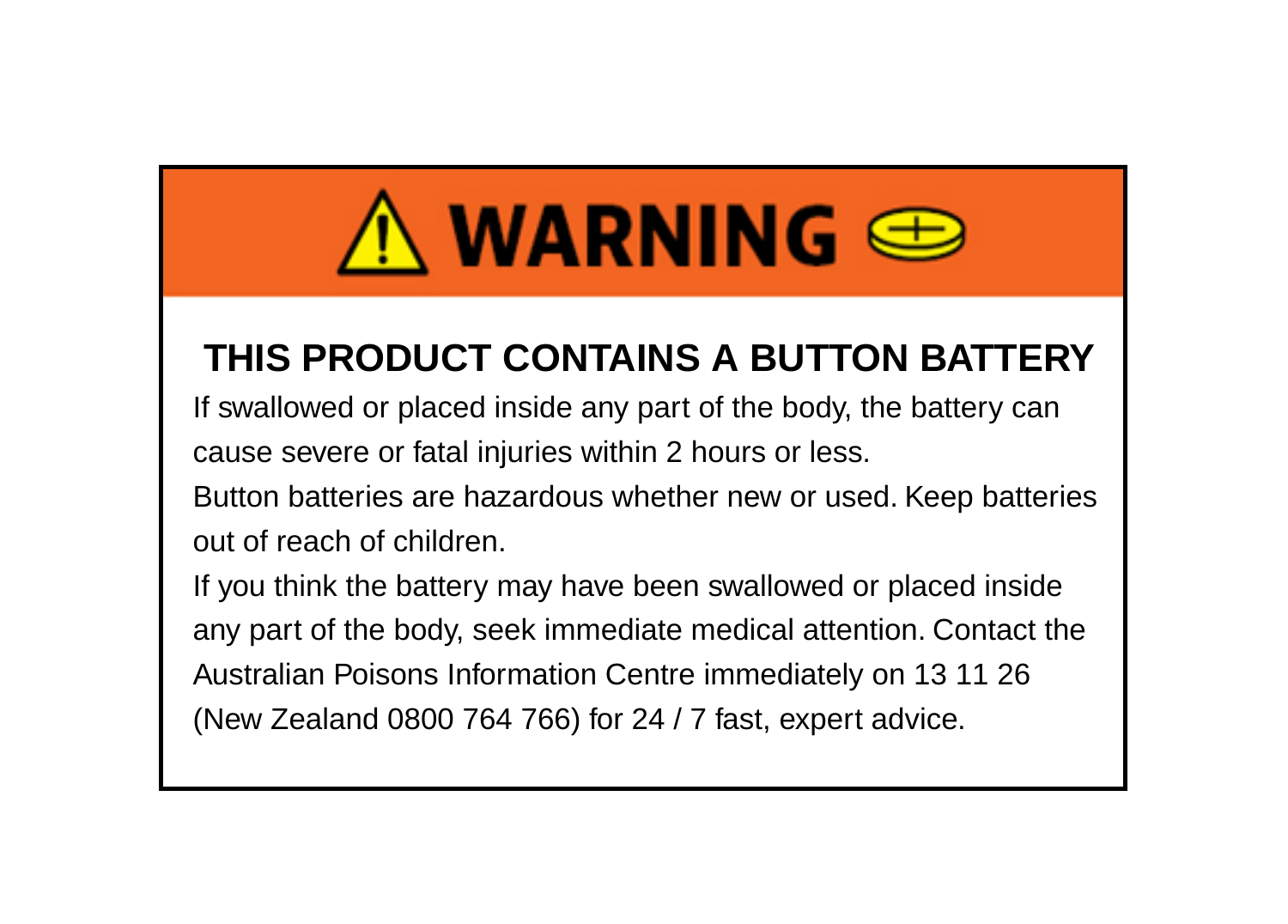## **PULSAR**

## **CAL. 7T62, YM62 ALARM & CHRONOGRAPH**

#### **TIME/CALENDAR**

- Hour, minute and small second hands
- Date displayed in numerals

#### **STOPWATCH**

- Measures up to 60 minutes in 1/5 second increments.
- Split time measurement

### **SINGLE-TIME ALARM**

● Rings only once at a designated time within the coming 12 hours.

**ENCLISH ENGLISH**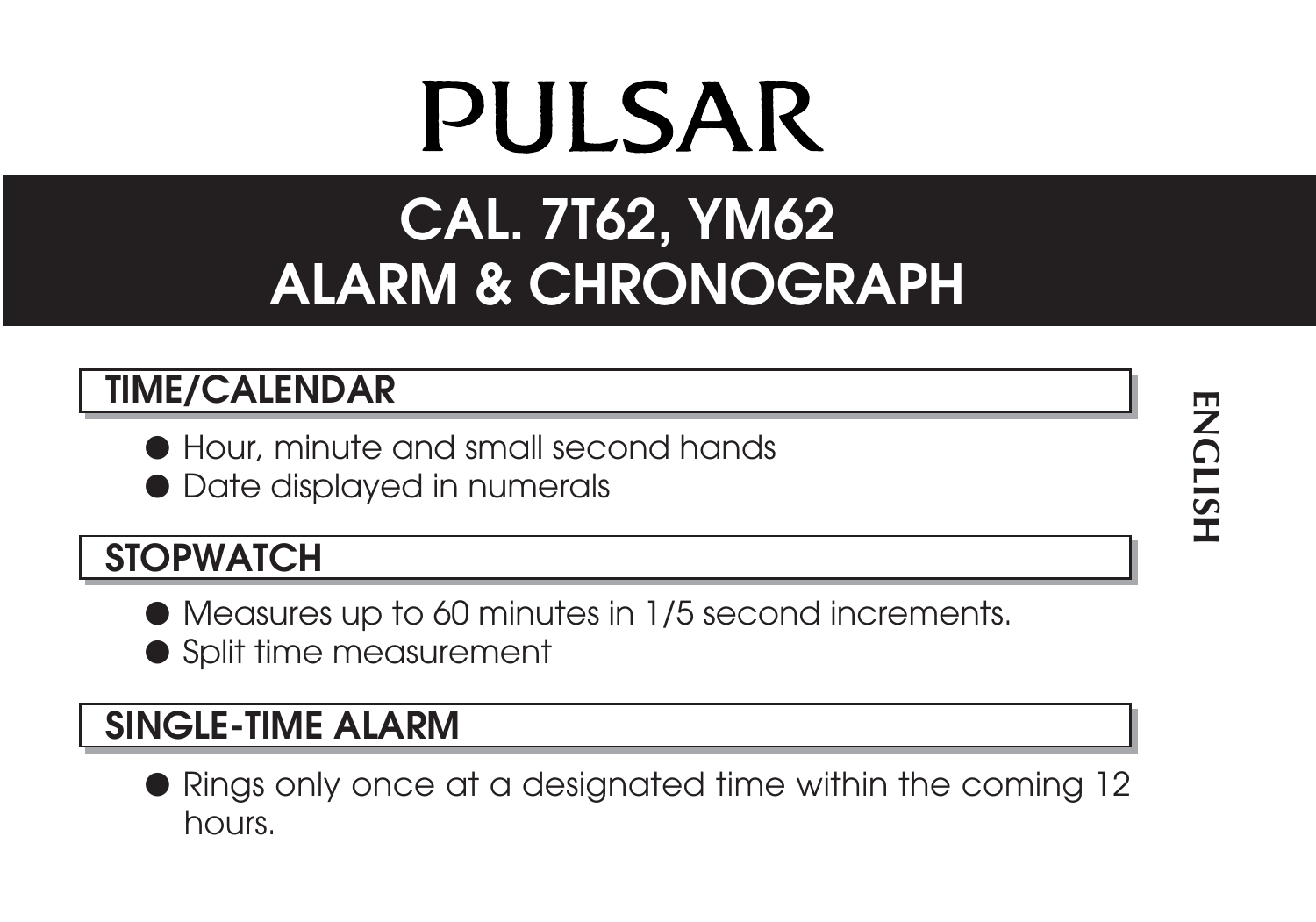## **DISPLAY AND CROWN/BUTTONS**

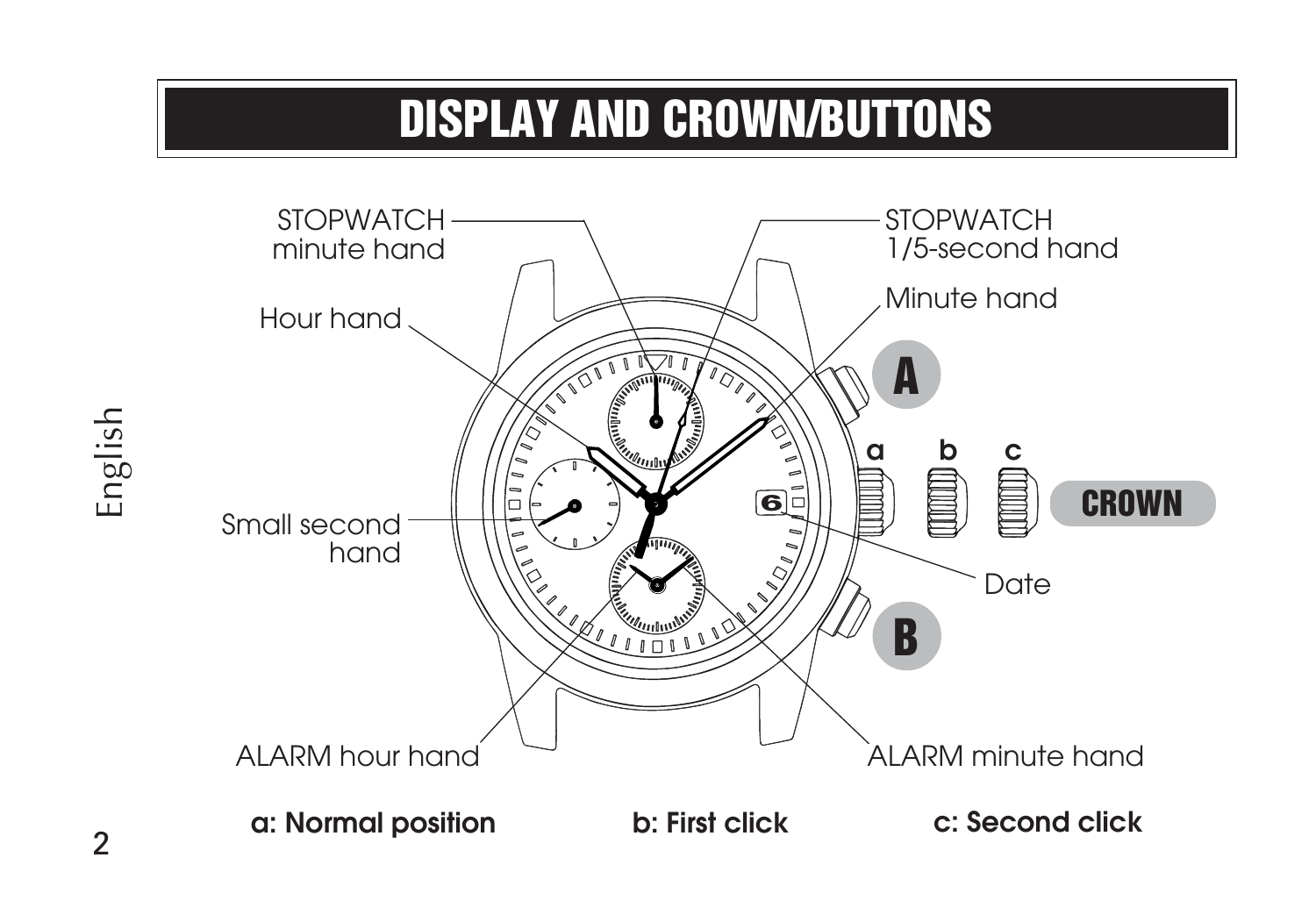## **SCREW DOWN CROWN**

[for models with screw down crown]

## **Unlocking the crown**

- **1** Turn Crown counterclockwise until you no longer feel the threads turning.
- **2** Crown can be pulled out.

## **Locking the crown**

- **1** Push Crown back in to normal position.
- **2** Turn Crown clockwise while pressing it lightly until tight.

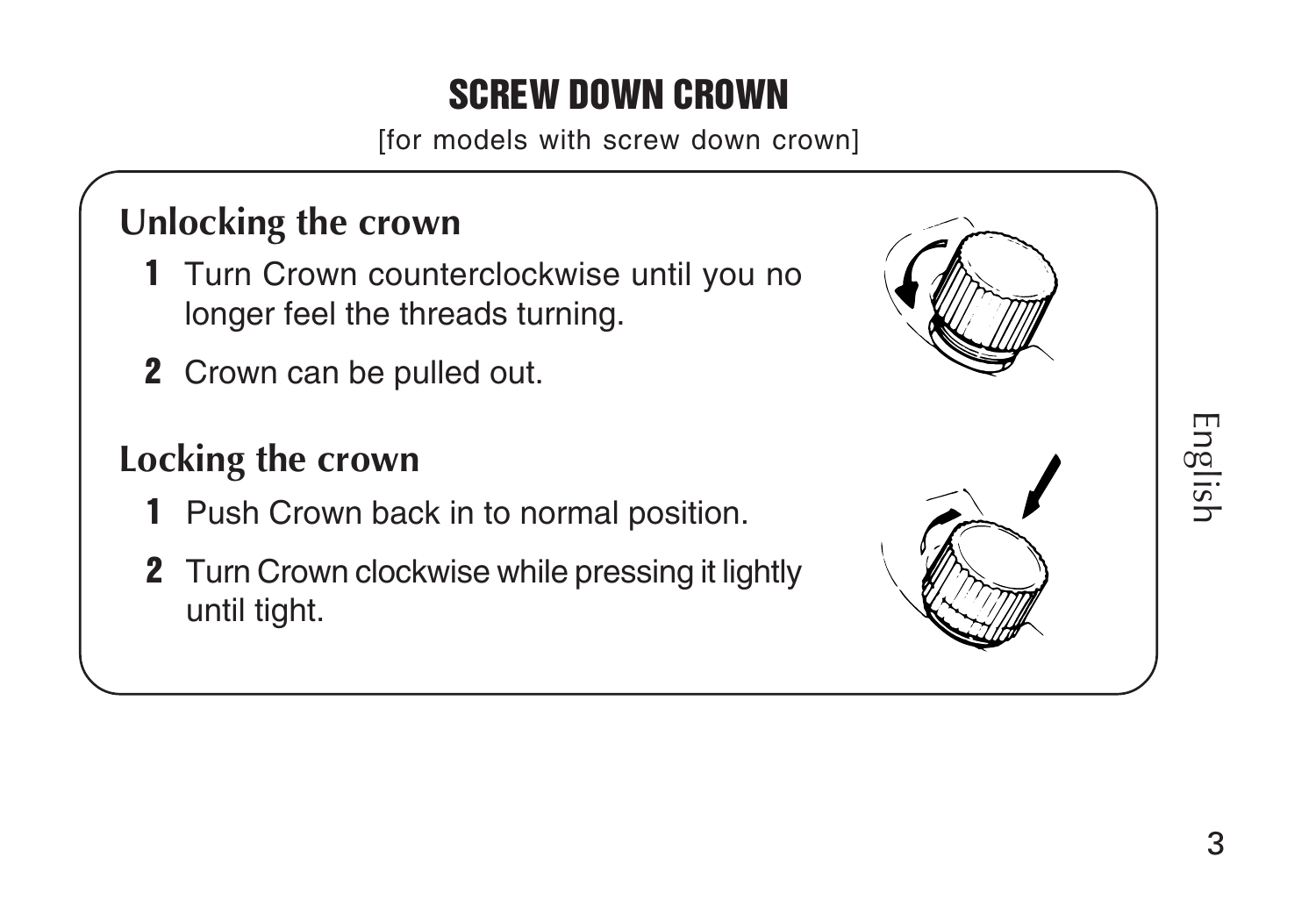## **SETTING THE TIME AND ADJUSTING THE STOPWATCH HAND POSITION**

- This watch is so designed that the following are all made with the crown at the second click position:
	- 1) main time setting
	- 2) alarm hand adjustment
	- 3) stopwatch hand position adjustment

Once the crown is pulled out to the second click, be sure to check and adjust 1) and 2) at the same time. If needed, 3) should also be adjusted then.

**CROWN** Pull out to second click when the second hand is at the 12 o'clock position.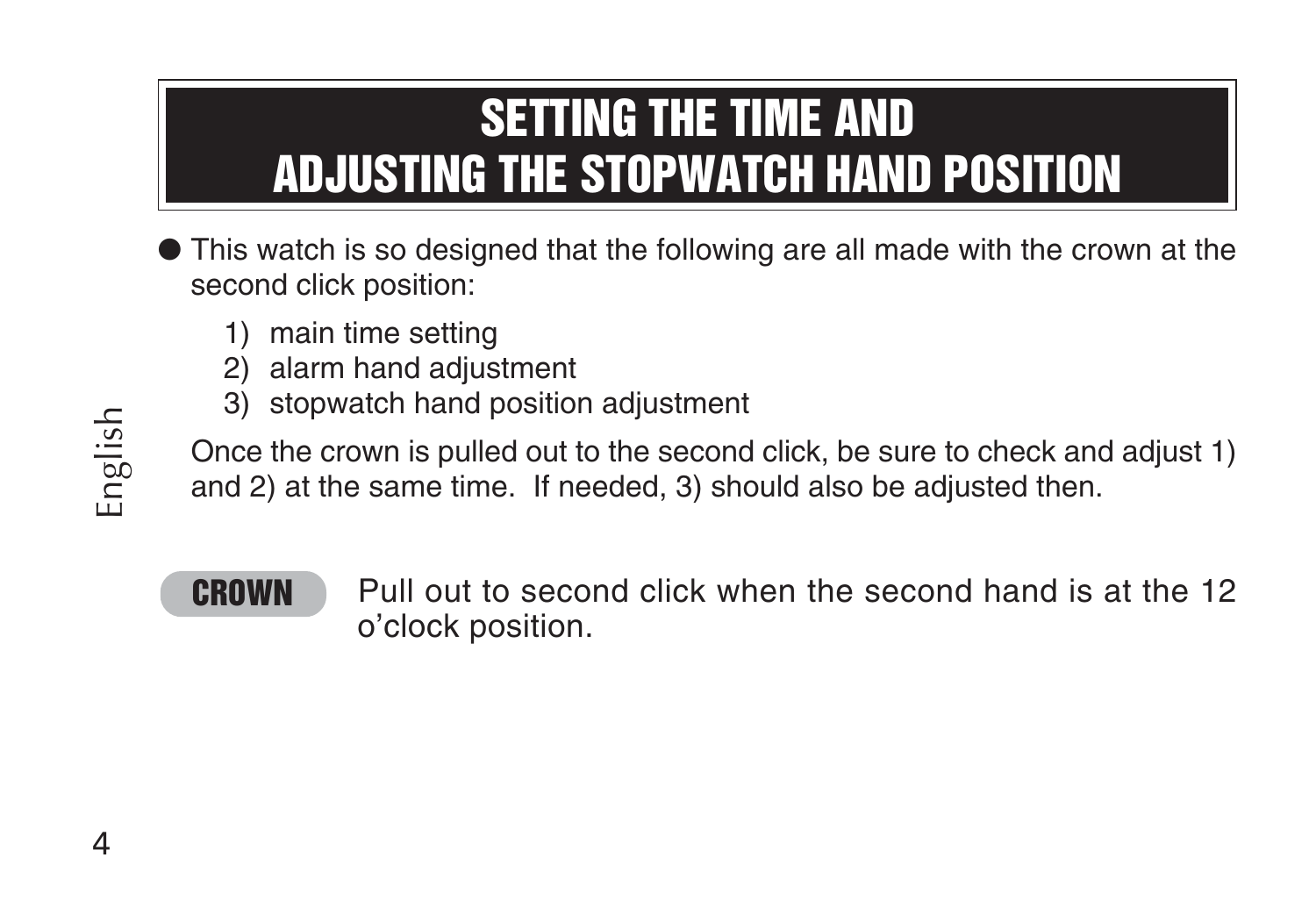English

## **1) MAIN TIME SETTING**



**CROWN** Turn to set the hour and minute hands.

 It is recommended that the hands be set to the time a few minutes ahead of the current time, taking into consideration the time required to set the ALARM hands and to adjust the STOPWATCH hand position if necessary.

## **2) ALARM HAND ADJUSTMENT**

● Set the ALARM hands to the time the main time hands indicate.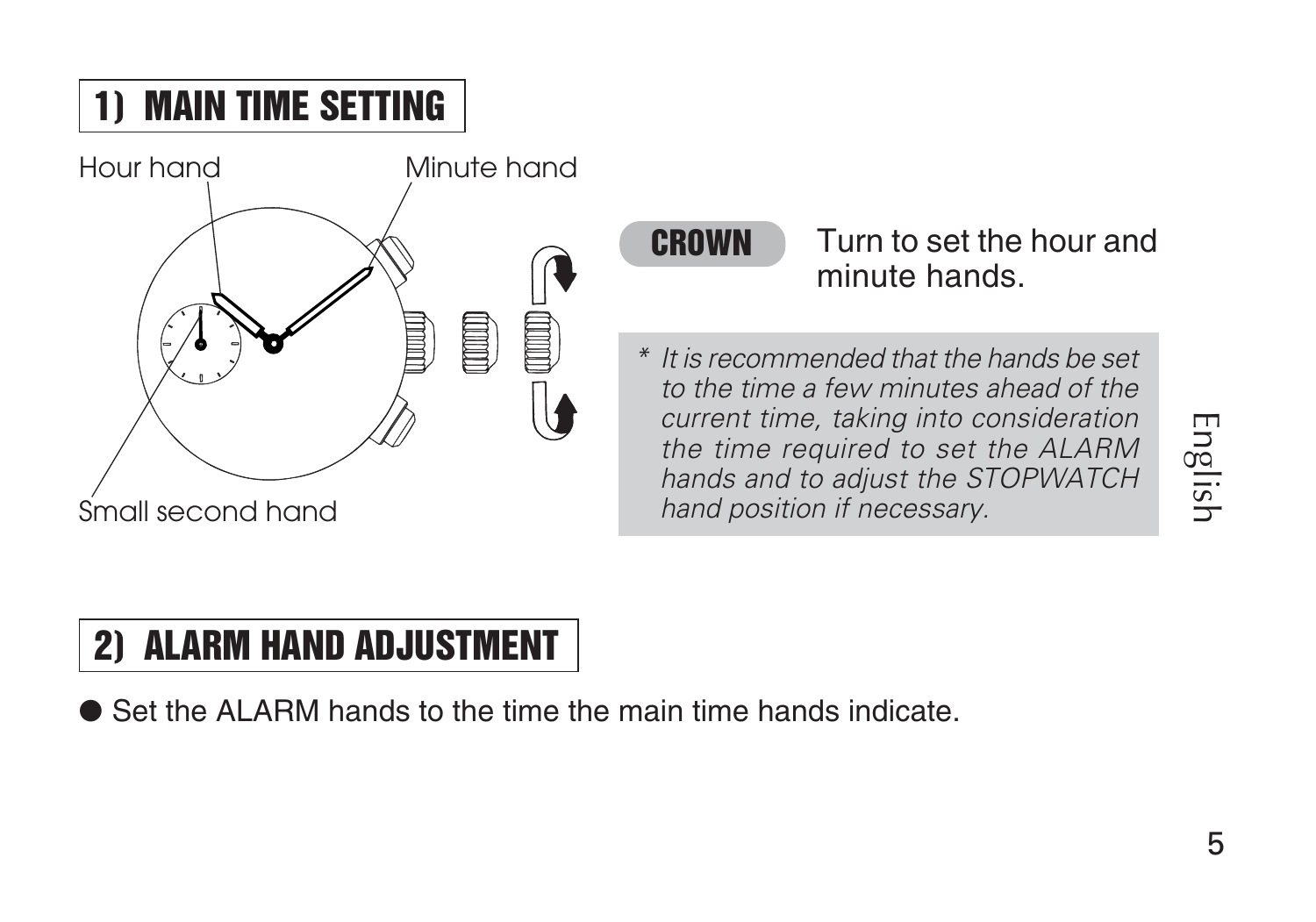

**B** Press repeatedly to set ALARM hands to the time indicated by the main time hands.

*\* ALARM hands move quickly if button B is kept pressed.*

## **3) STOPWATCH HAND POSITION ADJUSTMENT**

● If the STOPWATCH hands are not in the "0" position, follow the procedure below to set them to the "0" position.



**A** Press for 2 seconds.

*\* STOPWATCH minute hand turns* ▲ *a full circle.*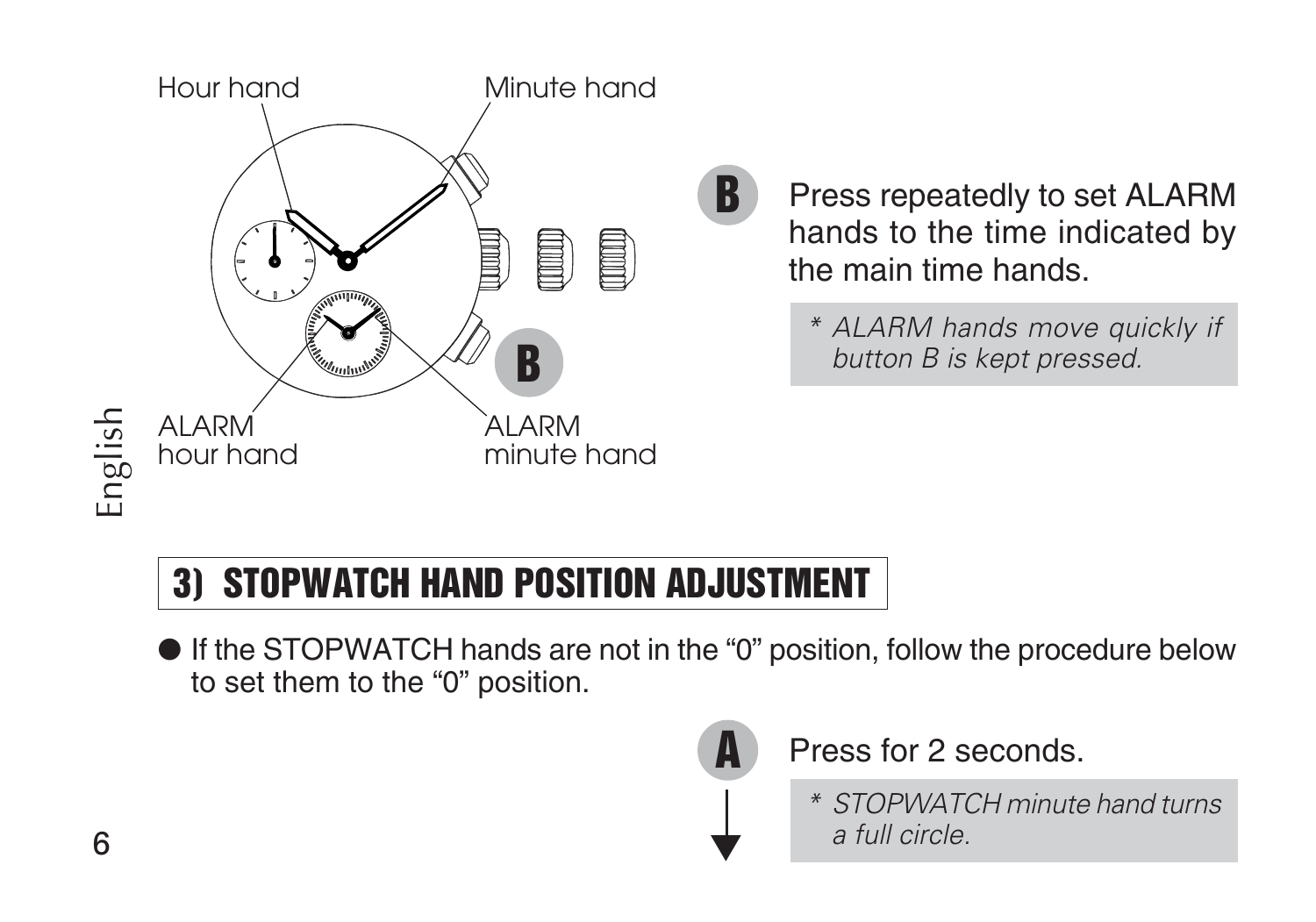

Press repeatedly to set STOP-WATCH minute hand to the "0" position.

*\* The hand moves quickly if button*  $B$  *is kept pressed.* 

#### **A** Press for 2 seconds.

▼

*\* STOPWATCH 1/5-second hand* ▲ *turns a full circle.*

Press repeatedly to set STOP-WATCH 1/5-second hand to the "0" position.

*\* The hand moves quickly if button B is kept pressed.*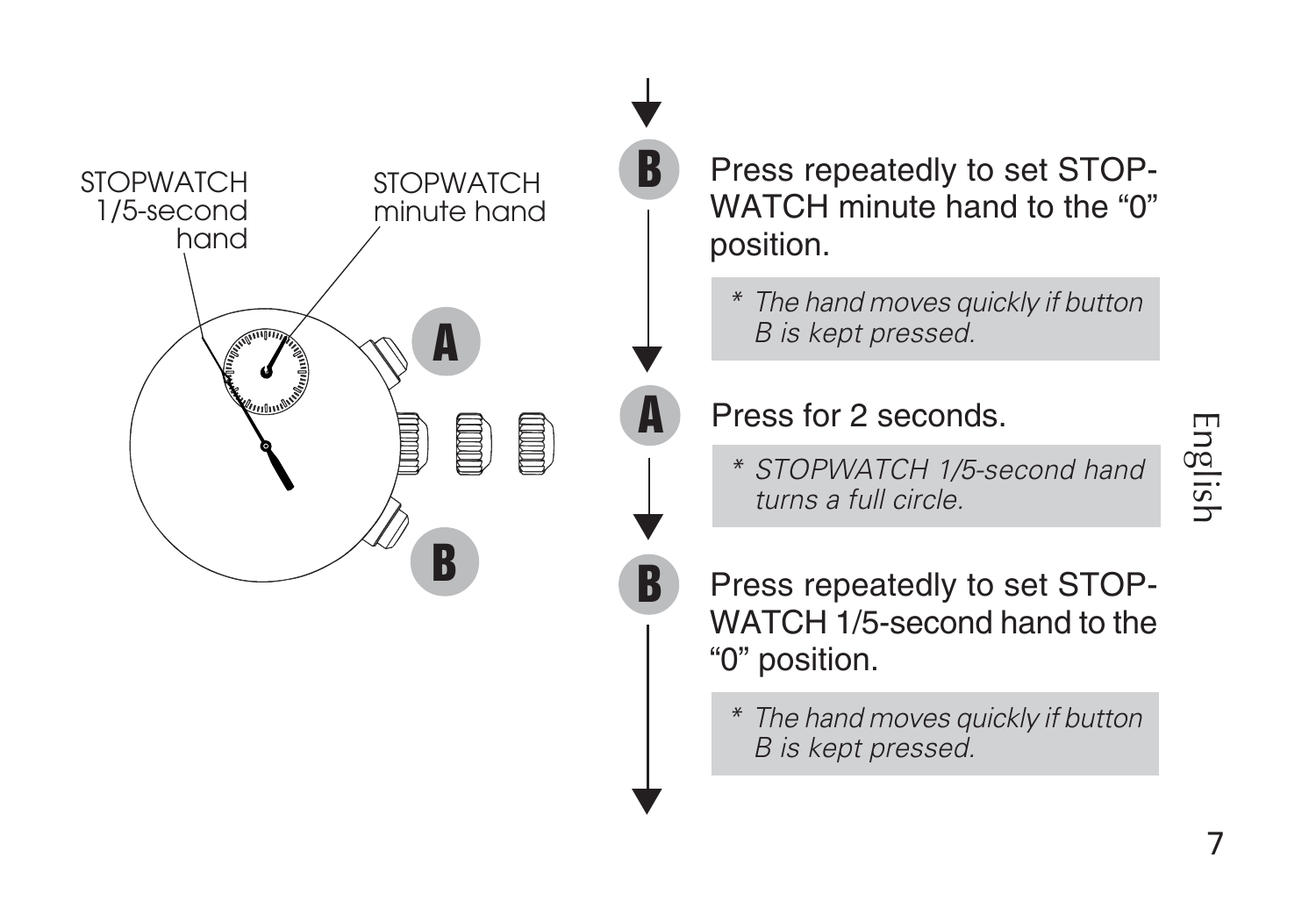

8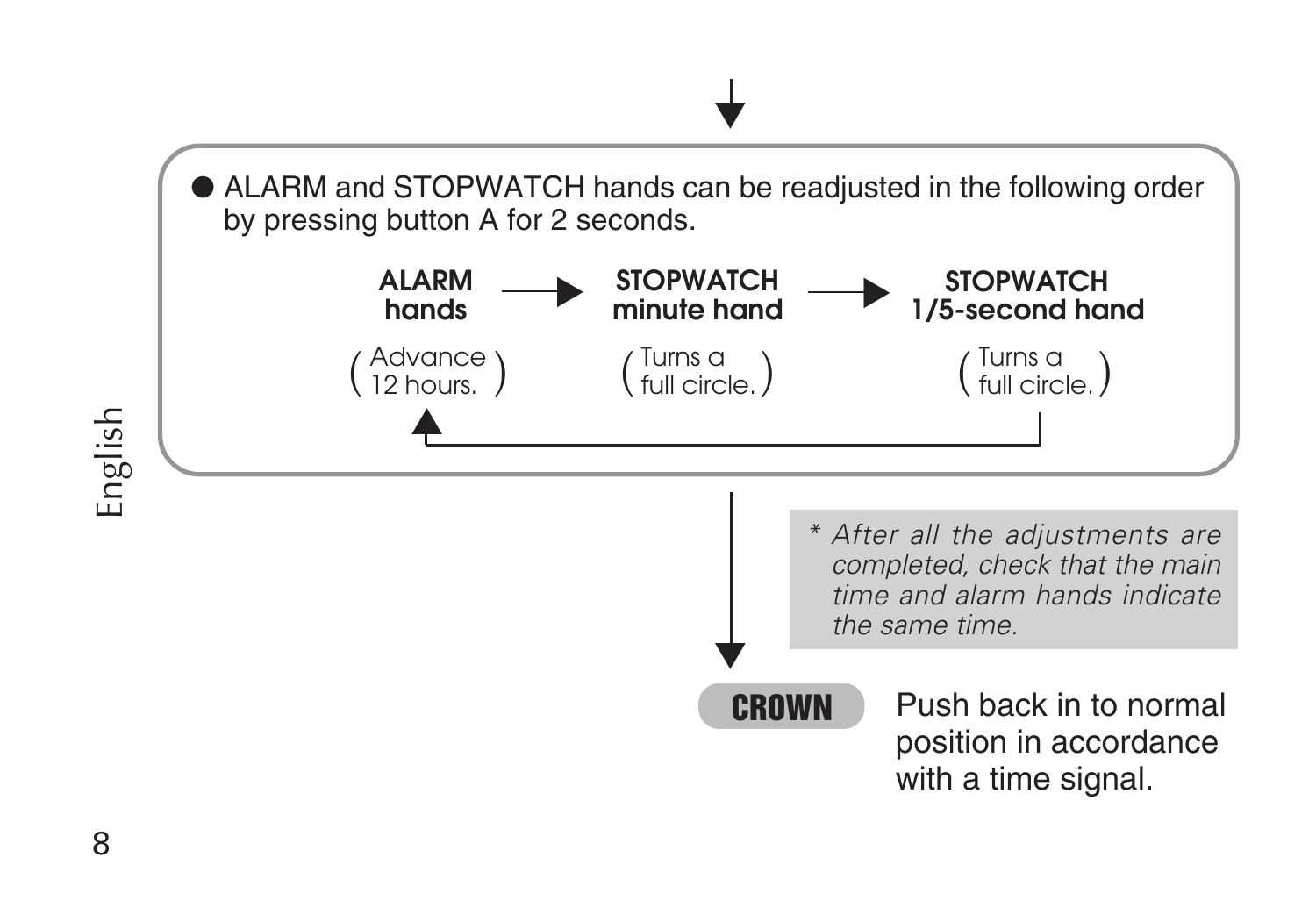## **SETTING THE DATE**

● Before setting the date, be sure to set the main time.



#### **CROWN**

- **1** Pull out to first click.
- **2** Turn clockwise until the desired date appears.
- **3** Push back in to normal position.
- English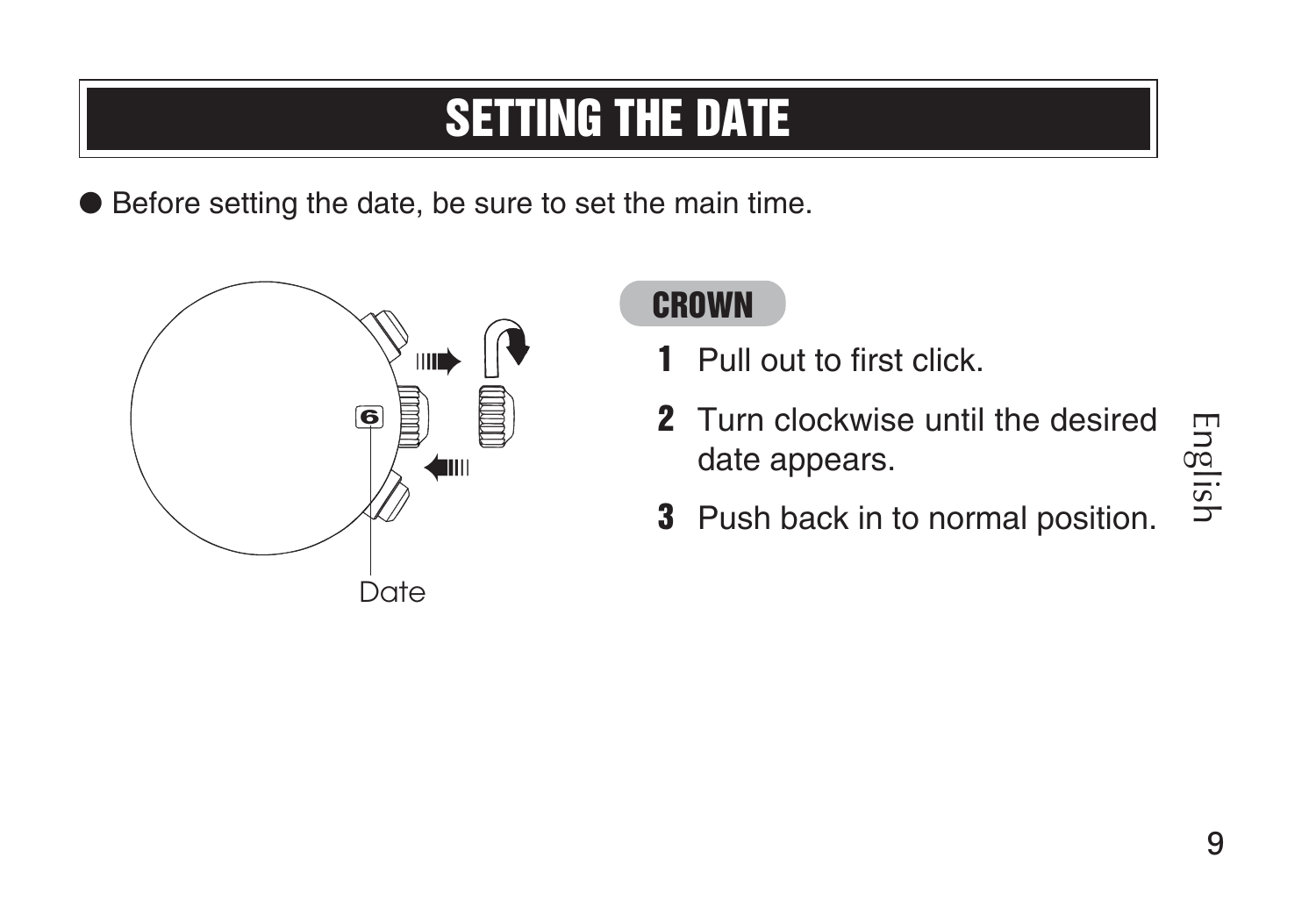## **STOPWATCH**

● The stopwatch can measure up to 60 minutes in 1/5-second increments.

● After 60 minutes, it will start counting again from "0" repeatedly up to 12 hours.

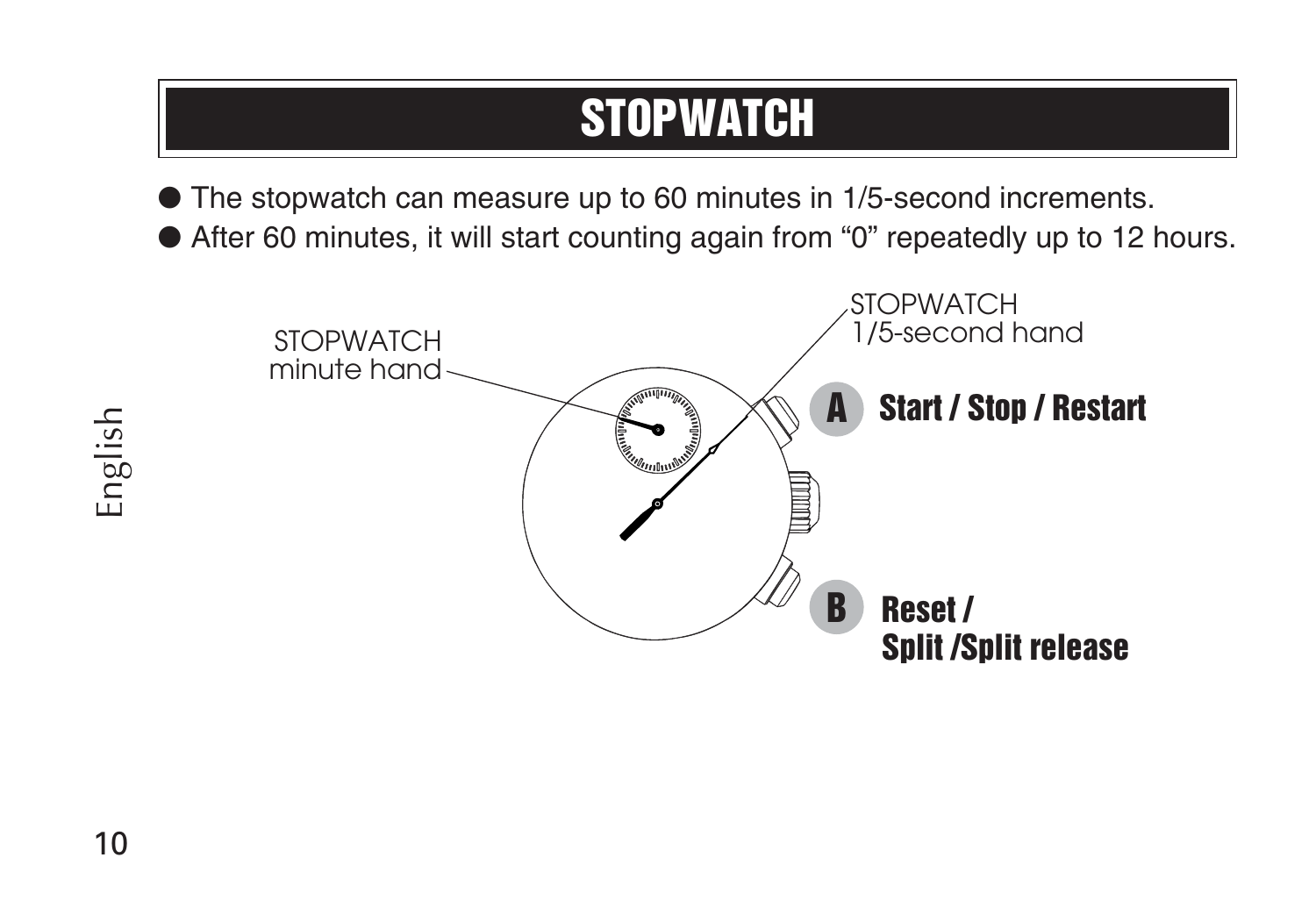- Before using the stopwatch, be sure to check that the crown is set at the normal position and that the STOPWATCH hands are reset to the "0" position.
	- *\* If the STOPWATCH hands do not return to the "0" position when the stopwatch is reset to "0", follow the procedure in "SETTING THE TIME AND ADJUSTING THE STOPWATCH HAND POSITION".*

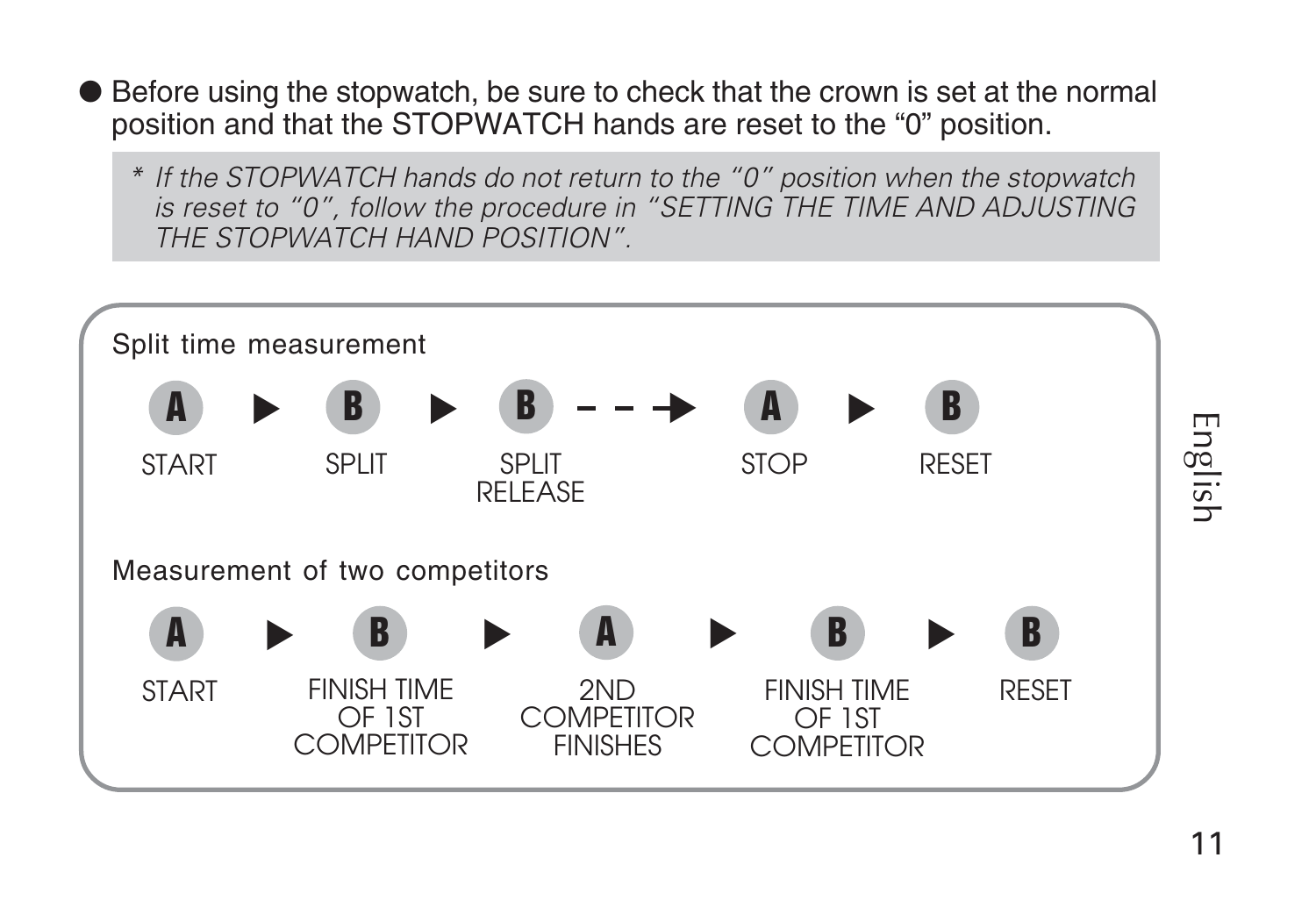## **SINGLE-TIME ALARM**

- The alarm can be set to ring only once at a designated time within the coming 12 hours.
- The alarm time can be set in one minute increments.

## **ALARM TIME SETTING**

● Before using the alarm, check that the ALARM hands are adjusted to the current time. (See "SETTING THE TIME AND ADJUSTING THE STOPWATCH HAND POSITION")



**CROWN** Pull out to first click.

**B** Press repeatedly to set the desired alarm time.

*\* ALARM hands move quickly if button B is kept pressed.*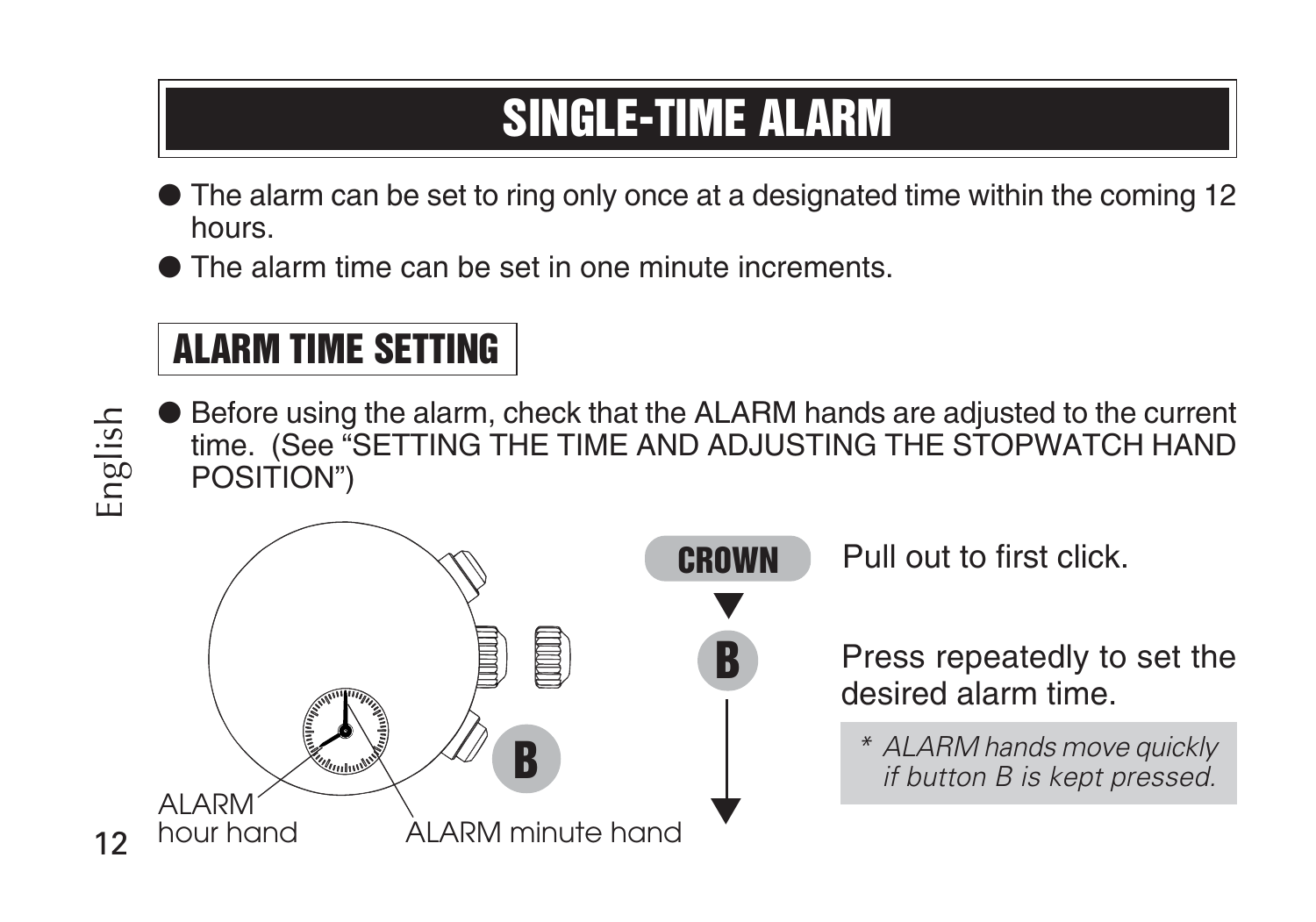

Push back in to normal position.

*\* The alarm is automatically engaged.*

## **HOW TO STOP THE ALARM**

● At the designated time the alarm rings for 20 seconds, and it is automatically disengaged as it stops. To stop it manually, press button A or B.

English

## **HOW TO CANCEL THE ALARM TIME YOU HAVE SET**



**CROWN** Pull out to first click.

Press and hold until ALARM hands stop and indicate the current time.

Push back in to normal position.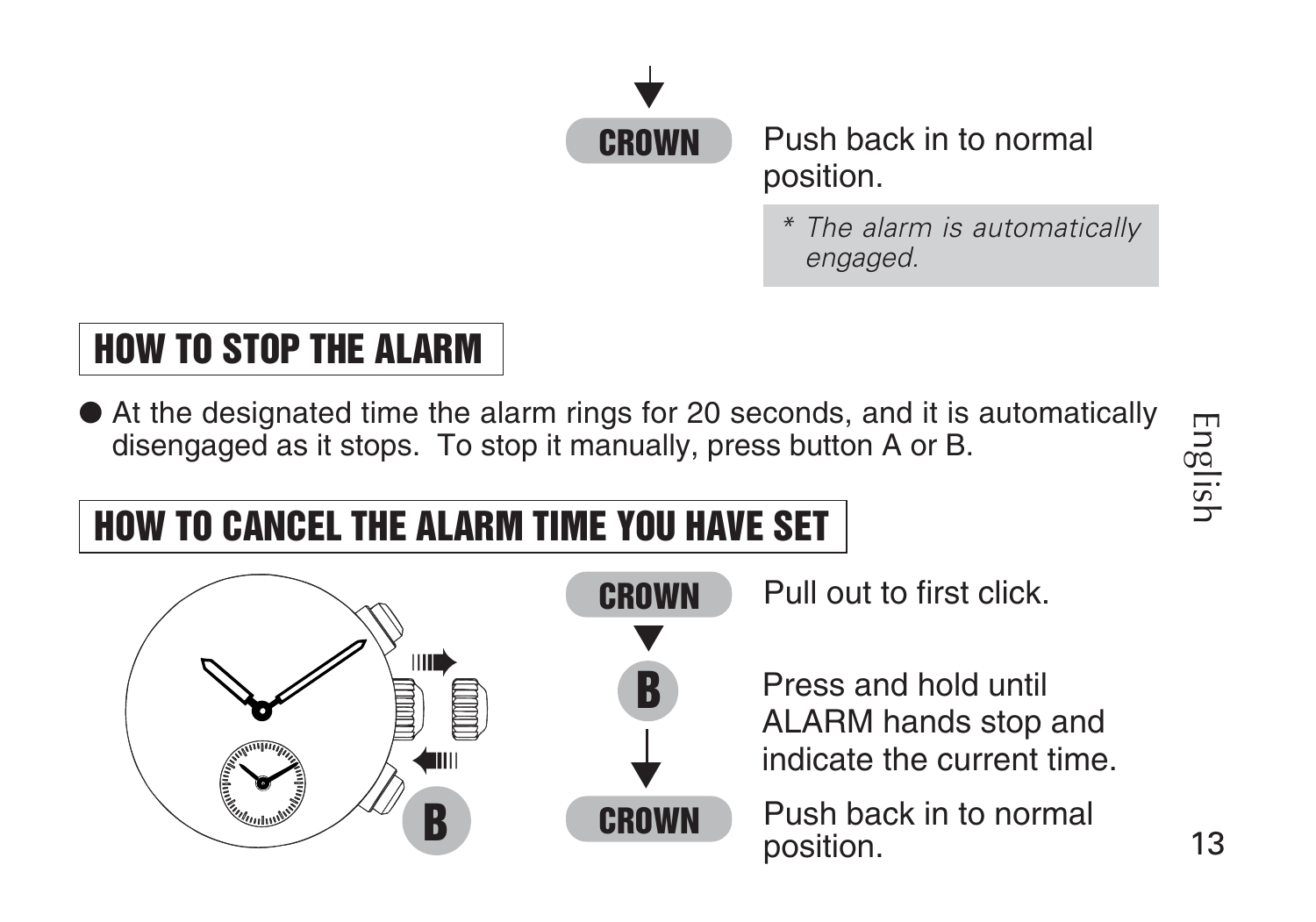## **TACHYMETER**

[for models with tachymeter scale on the dial]

### **To measure the hourly average speed of a vehicle**



"90" (tachymeter scale figure) x 1 (km or mile) = 90 km/h or mph **1** Use the stopwatch to determine how many seconds it takes to go 1 km or 1 mile.

▼

**2** Tachymeter scale indicated by STOPWATCH second hand gives the average speed per hour.

*Tachymeter scale can be used only when the time required is less than 60 seconds.*

Ex. 2: If the measuring distance is extended to 2 km or miles or shortened to 0.5 km or miles and STOPWATCH second hand indicates "90" on tachymeter scale: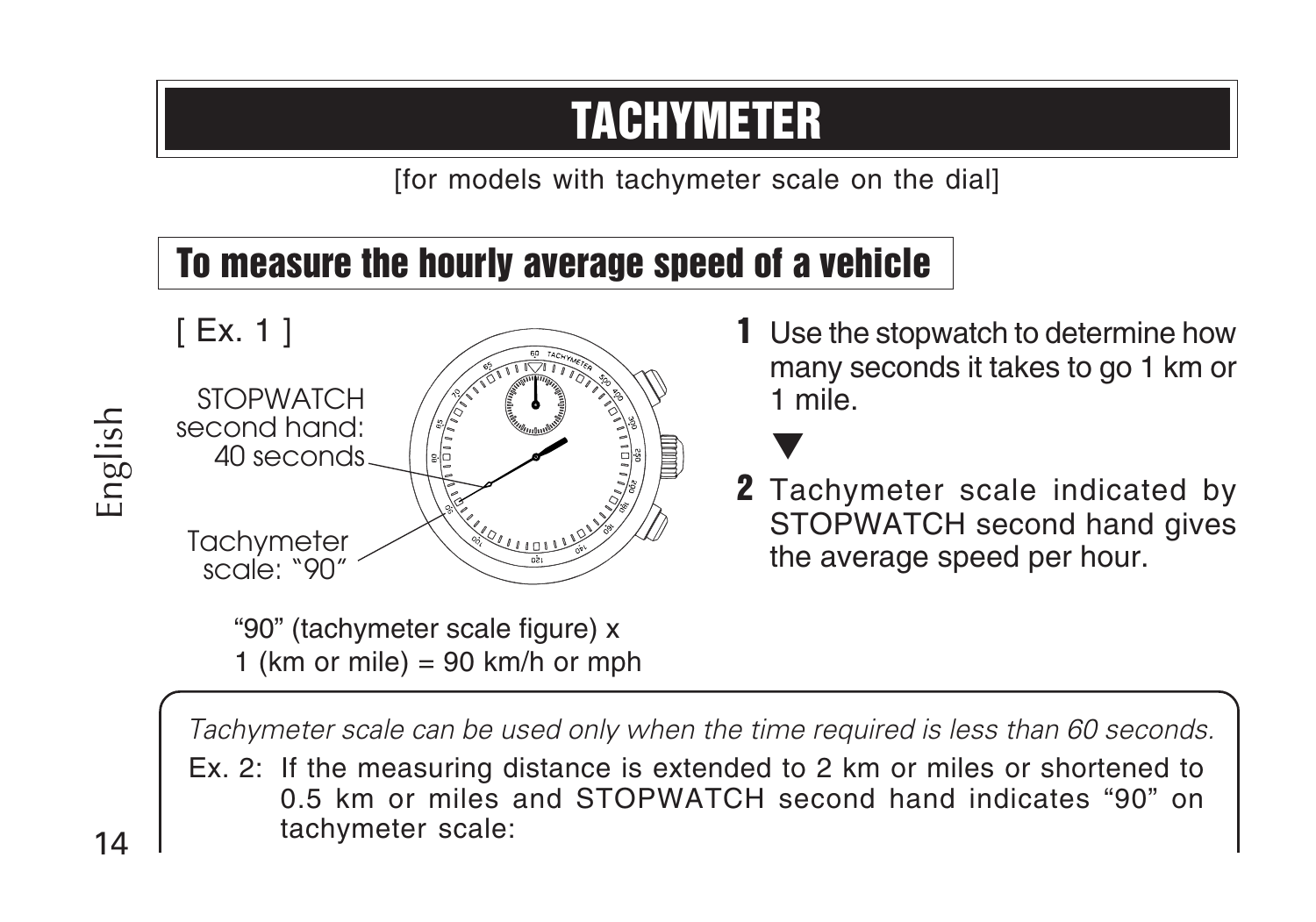"90" (tachymeter scale figure) x 2 (km or mile) = 180 km/h or mph "90" (tachymeter scale figure)  $\times$  0.5 (km or mile) = 45 km/h or mph

#### **To measure the hourly rate of operation**



"180" (tachymeter scale figure) x  $1$  job =  $180$  jobs/hour

**1** Use the stopwatch to measure the time required to complete 1 job.

**2** Tachymeter scale indicated by STOPWATCH second hand gives the average number of jobs accomplished per hour.

English

Ex. 2: If 15 jobs are completed in 20 seconds:

"180" (tachymeter scale figure) x 15 jobs = 2700 jobs/hour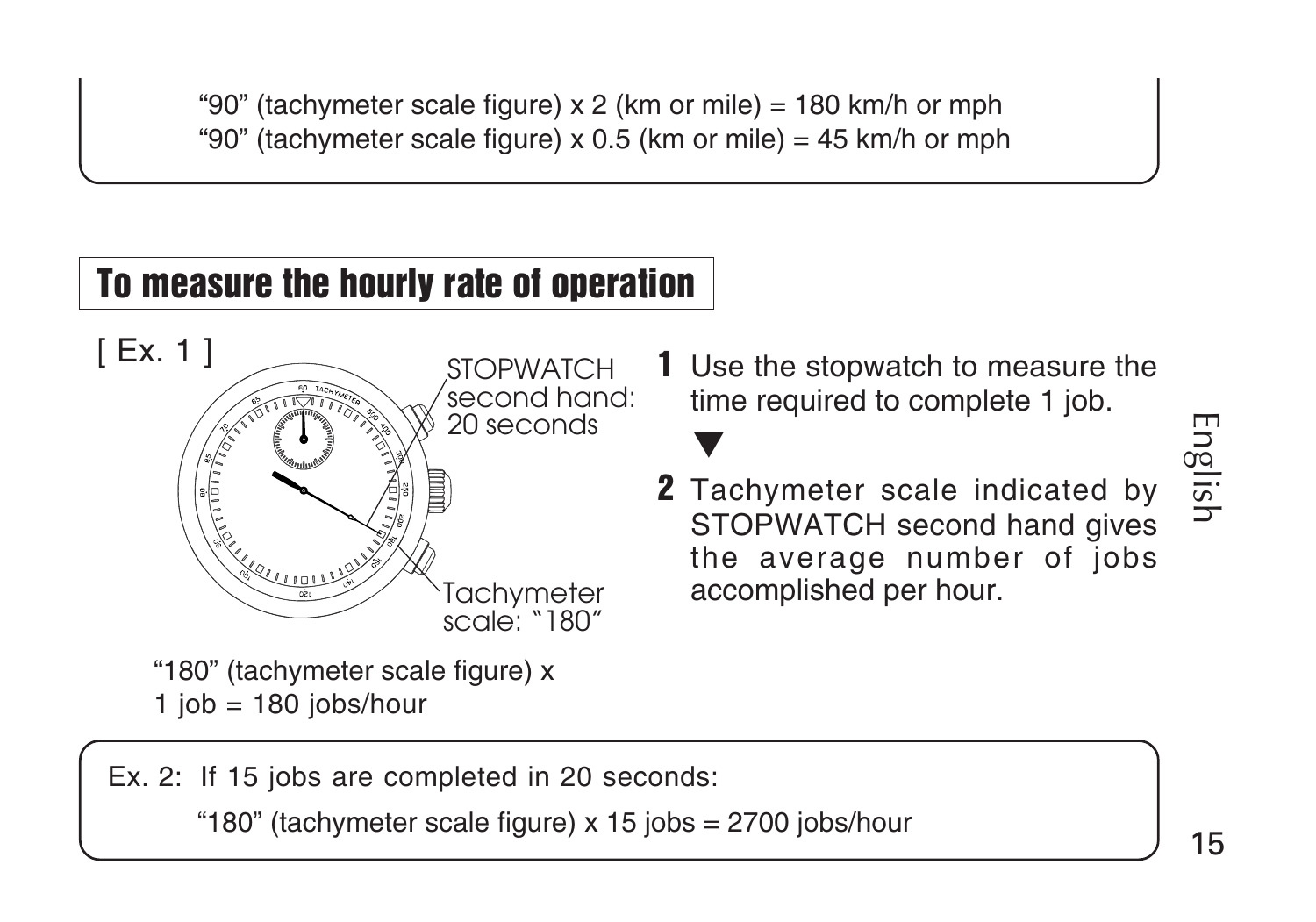## **NOTES ON OPERATING THE WATCH**

#### **SETTING THE TIME AND ADJUSTING THE STOPWATCH HAND POSITION**

- When the stopwatch is or has been measuring, if the crown is pulled out to the second click, it will automatically reset the STOPWATCH hands to "0".
- If the alarm has been set and the crown is pulled out to the second click, the ALARM hands will turn to indicate the current time.

#### **[MAIN TIME SETTING]**

- When setting the hour hand, be sure to check that AM/PM is correctly set. The watch is so designed that the date changes once in 24 hours.
- When setting the minute hand, first advance it 4 to 5 minutes ahead of the desired time and then turn it back to the exact minute.

#### **SETTING THE DATE**

- It is necessary to adjust the date at the end of February and 30-day months.
- Do not set the date between 9:00 p.m. and 1:00 a.m. Otherwise, the date may not change properly.
- Do not press button B when the crown is at the first click position, as this will move the ALARM hands.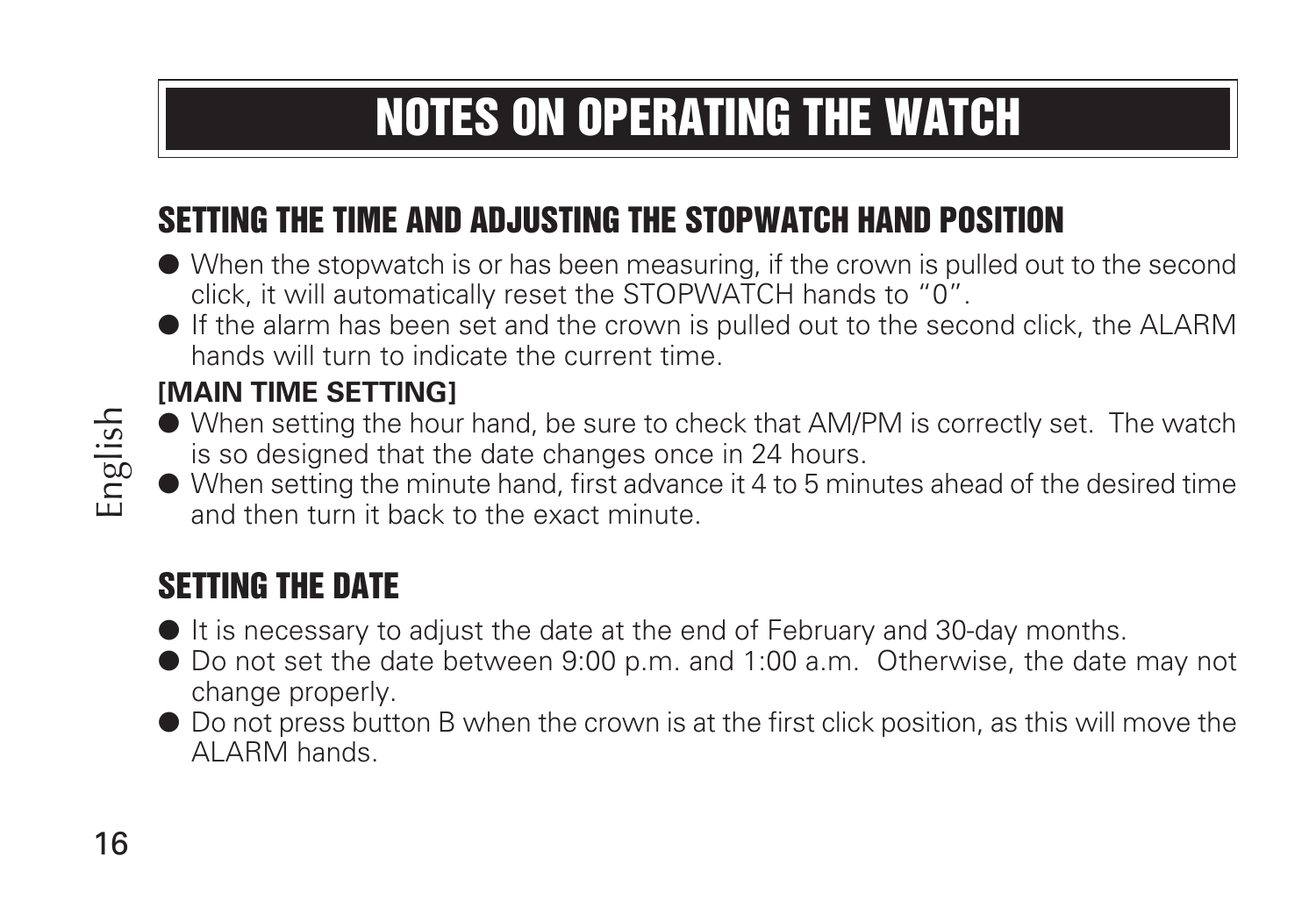English

### **STOPWATCH**

● Restart and stop of the stopwatch can be repeated by pressing button A.

● Measurement and release of split time can be repeated by pressing button B.

#### **SINGLE-TIME ALARM**

- The single-time alarm cannot be set for a time more than 12 hours ahead of the current time. While you keep button B pressed to advance the ALARM hands quickly, they stop when they indicate the current time and the alarm is disengaged. In that case, release button B, and then, press and hold the button again to set the ALARM hands to the desired time.
- While the crown is at the normal position, the ALARM hands indicate the current time when the alarm is disengaged and the designated alarm time when it is engaged.
- While the stopwatch is measuring, the alarm rings differently than usual. However, this is not a malfunction.
- While the alarm is ringing, pressing button A or B will only stop the alarm, and no stopwatch operation can be made.
- To correct the alarm time you have set, follow the procedure described in "ALARM TIME SETTING".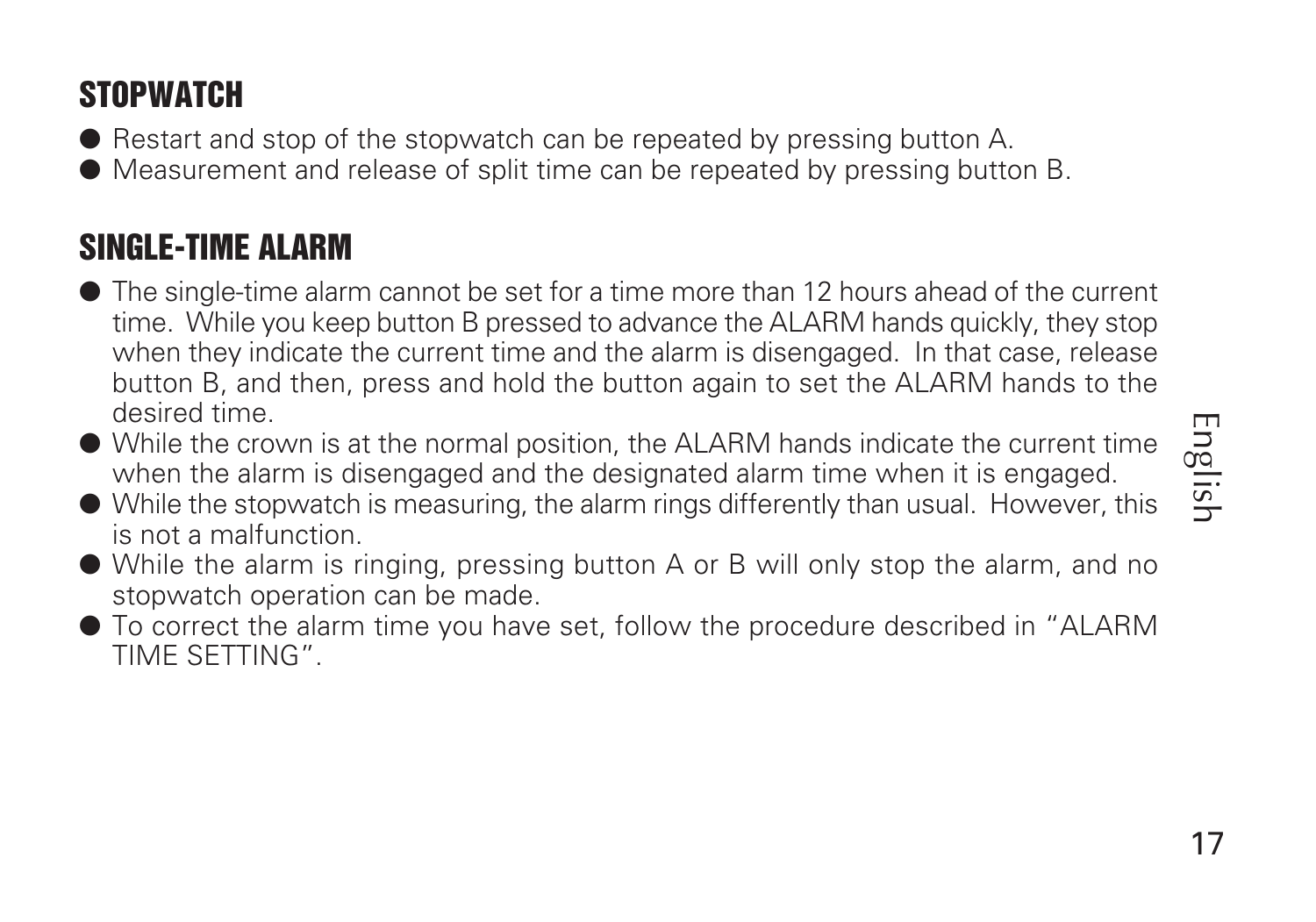## **BATTERY CHANGE**



- *If the stopwatch is used for more than 2 hours a day and/or the alarm rings for more than 20 seconds a day, the battery life may be less than the specified period.*
- As the battery is inserted at the factory to check the function and performance of the *watch, its actual life once in your possession may be less than the specified period.*
- *When the battery expires, be sure to replace it as soon as possible to prevent any malfunction.*
- After the battery is replaced with a new one, set the time/calendar and alarm and adjust *the stopwatch hand position.*

#### ● Battery life indicator

When the battery nears its end, the small second hand moves at two-second intervals instead of normal one-second intervals. In that case, have the battery replaced with a new one as soon as possible.

*\* While the small second hand is moving at two-second intervals, the alarm will not ring even if it is engaged. This is not a malfunction.*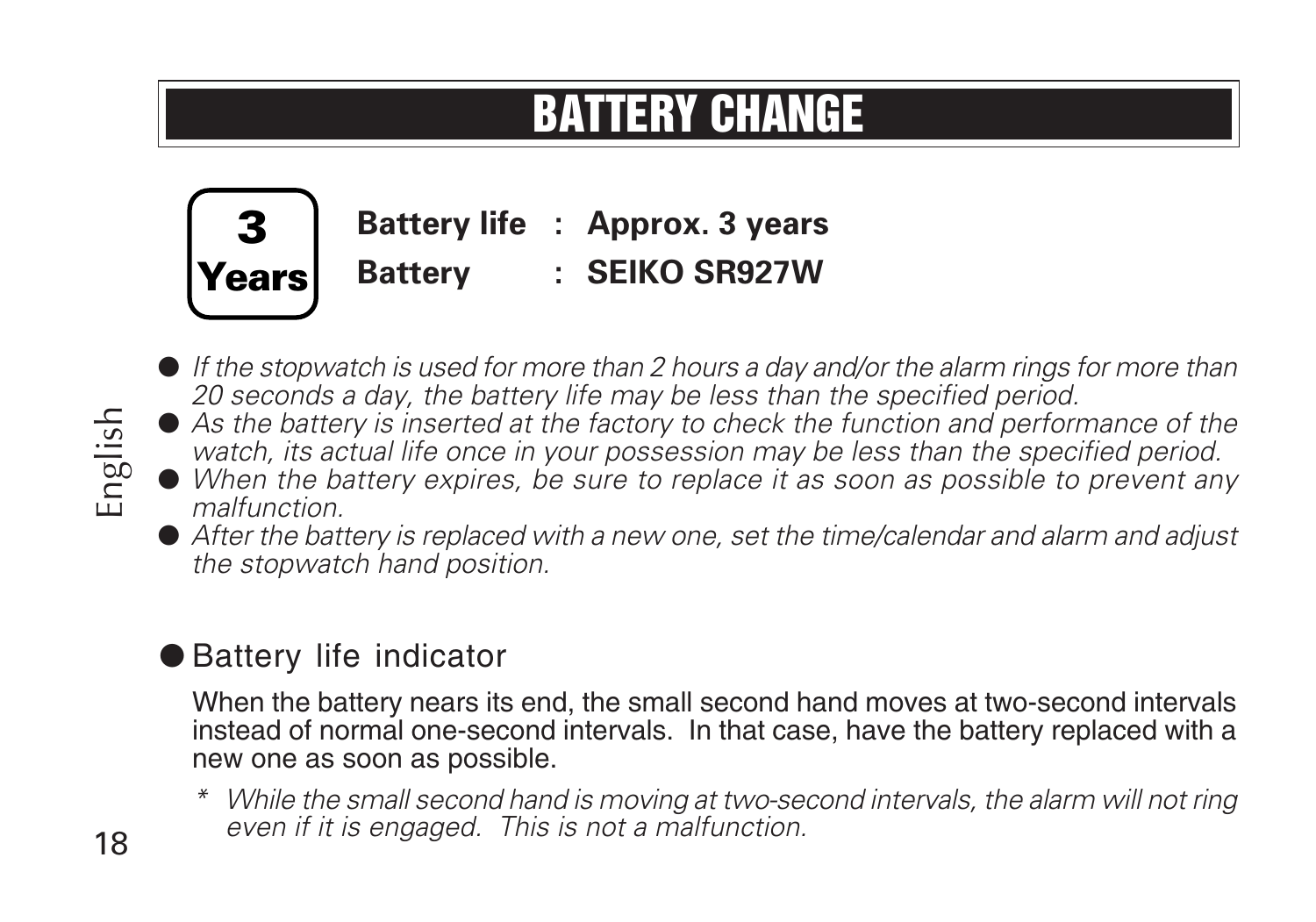*\* The watch remains accurate while the small second hand is moving at two-second intervals.*



- Do not remove the battery from the watch.
- If it is necessary to take out the battery, keep it out of the reach of children. If a child swallows it, consult a doctor immediately.
- Never short-circuit, tamper with or heat the battery, and never expose it to fire. The battery may burst, become very hot or catch fire.

## **CAUTION**

The battery is not rechargeable. Never attempt to recharge it, as this may cause battery leakage or damage to the battery.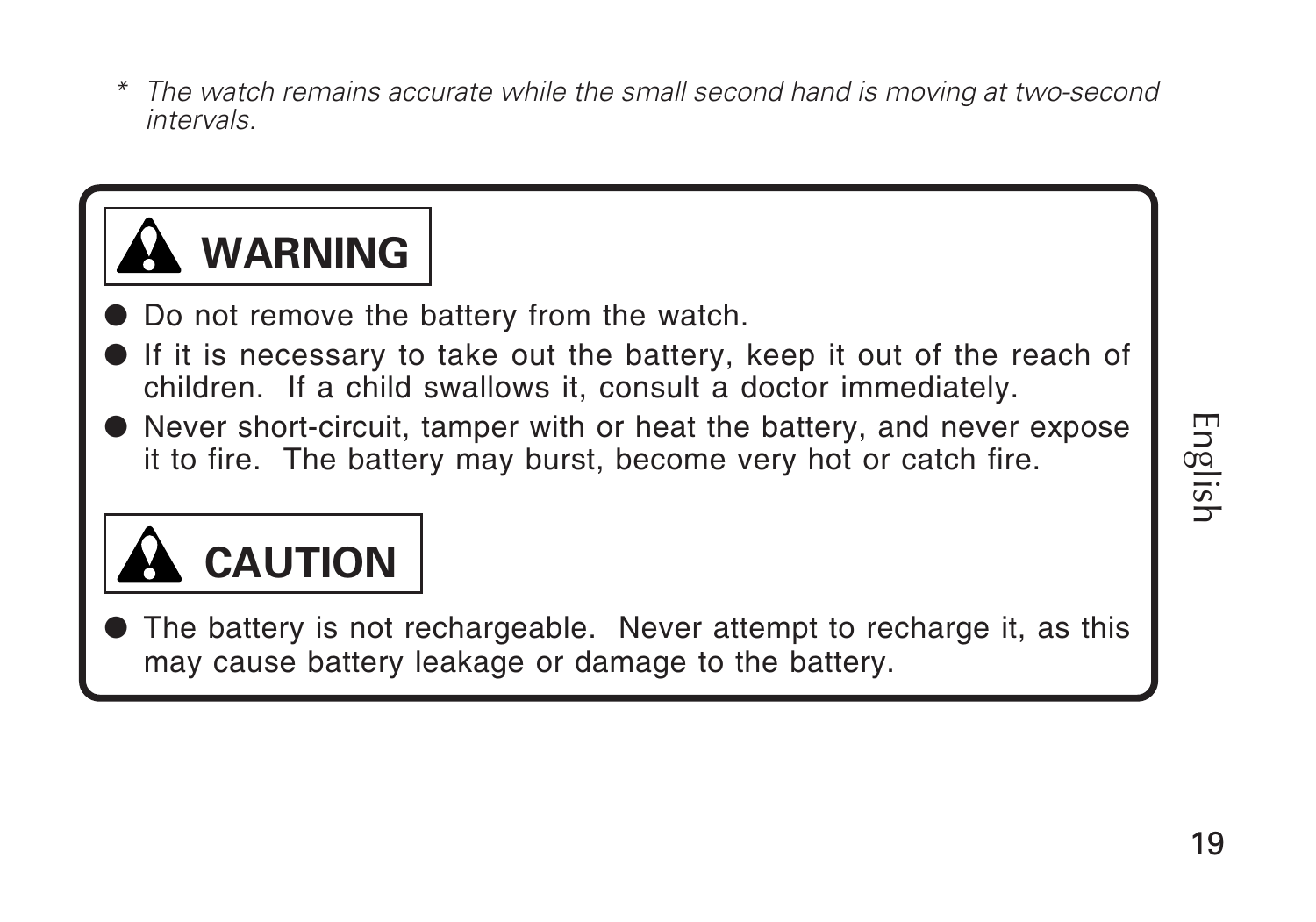## **TO PRESERVE THE QUALITY OF YOUR WATCH**

## **WATER RESISTANCE**

#### ● **Non-water resistant**



If "WATER RESISTANT" is not inscribed on the case back, your watch is not water resistant, and care should be taken not to get it

wet as water may damage the movement. If the watch becomes wet, we suggest that you have it checked by an AUTHORIZED PULSAR DEALER or SERVICE CENTER.

### ● **Water resistance (3 bar)**



If "WATER RESISTANT" is inscribed on the case back, your watch is designed and manufactured to withstand up to 3 bar, such as acci-

20 dental contact with splashes of water or rain, but it is not designed for swimming or diving.

● **Water resistance (5 bar)\***



If "WATER RESISTANT 5 BAR" is inscribed on the case back, your watch is designed and manufactured to withstand up to 5 bar

and is suitable for swimming, yachting and taking a shower.

### ● **Water resistance (10 bar/15 bar/20 bar)\***



If "WATER RESISTANT 10 BAR", "WATER RESISTANT 15 BAR" or "WATER RESISTANT 20 BAR" is inscribed on the case back,

your watch is designed and manufactured to withstand up to 10 bar/15 bar/20 bar and is suitable for taking a bath, shallow diving, but not for scuba diving. We recommend that you wear a PULSAR Diver's watch for scuba diving.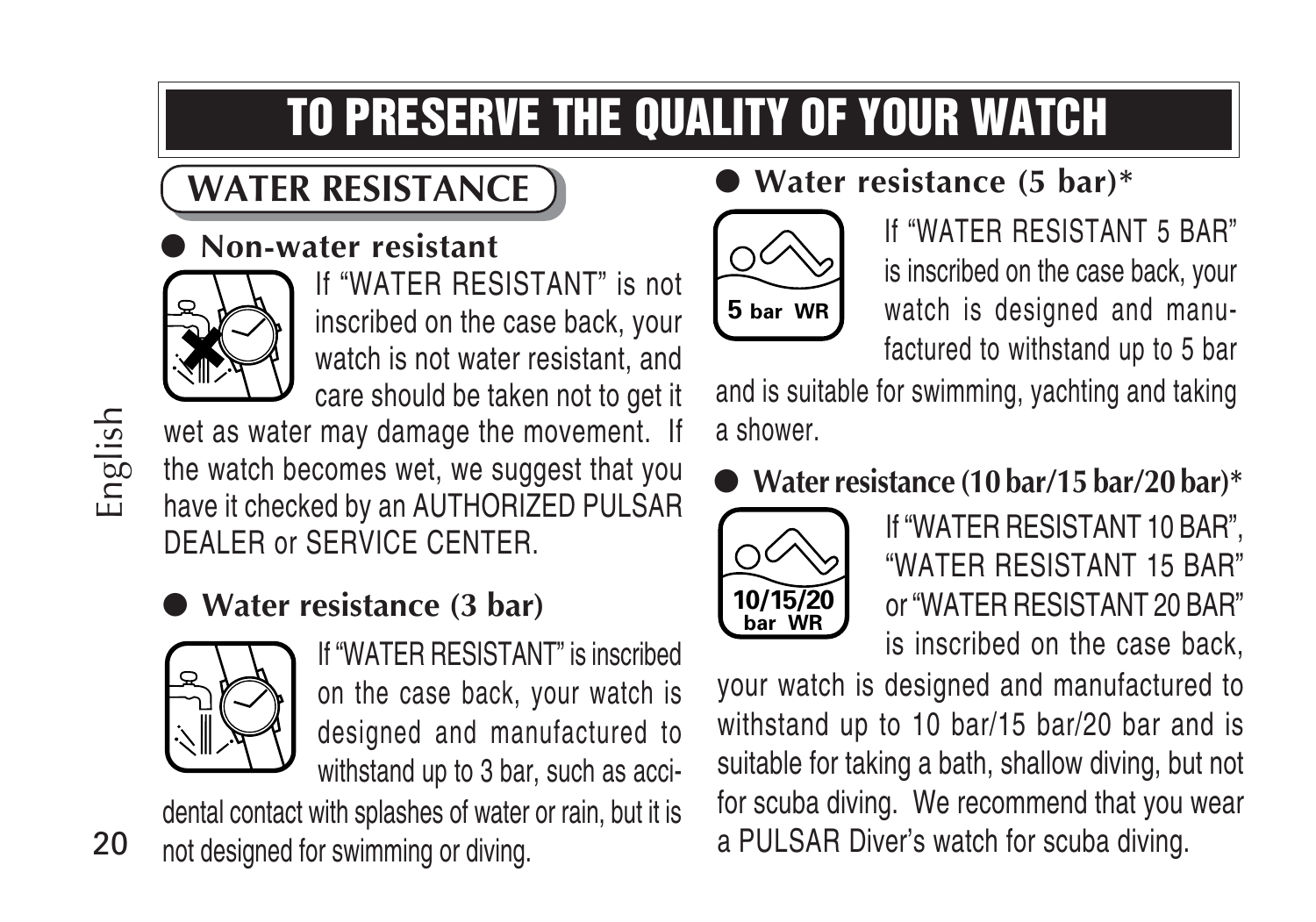English

*\* Before using the water resistance 5, 10, 15 or 20 bar watch in water, be sure the crown is pushed in completely.*

*Do not operate the crown when the watch is wet or in water. If used in sea water, rinse the watch in fresh water and dry it completely.*

- *\* When taking a shower with the water resistance 5 bar watch, or taking a bath with the water resistance 10, 15 or 20 bar watch, be sure to observe the following:*
	- *Do not operate the crown when the watch is wet with soapy water or shampoo.*
	- *If the watch is left in warm water, a slight time loss or gain may be caused. This condition, however, will be corrected when the watch returns to normal temperature.*

#### NOTE:

*Pressure in bar is a test pressure and should not be considered as corresponding to actual diving depth since swimming movement tends to increase the pressure at a given depth. Care should also be taken on diving into water.*

### **TEMPERATURES**



Your watch works with stable accuracy within a temperature range of 5° C and 35° C (41° F and 95° F).

Temperatures over 60° C (140° F) may cause battery leakage or shorten the battery life. Do not leave your watch in very low temperatures below  $-10^{\circ}$  C (+14 $^{\circ}$  F) for a long time since the cold may cause a slight time loss or gain.

However, the above conditions will be corrected when the watch returns to normal temperature.